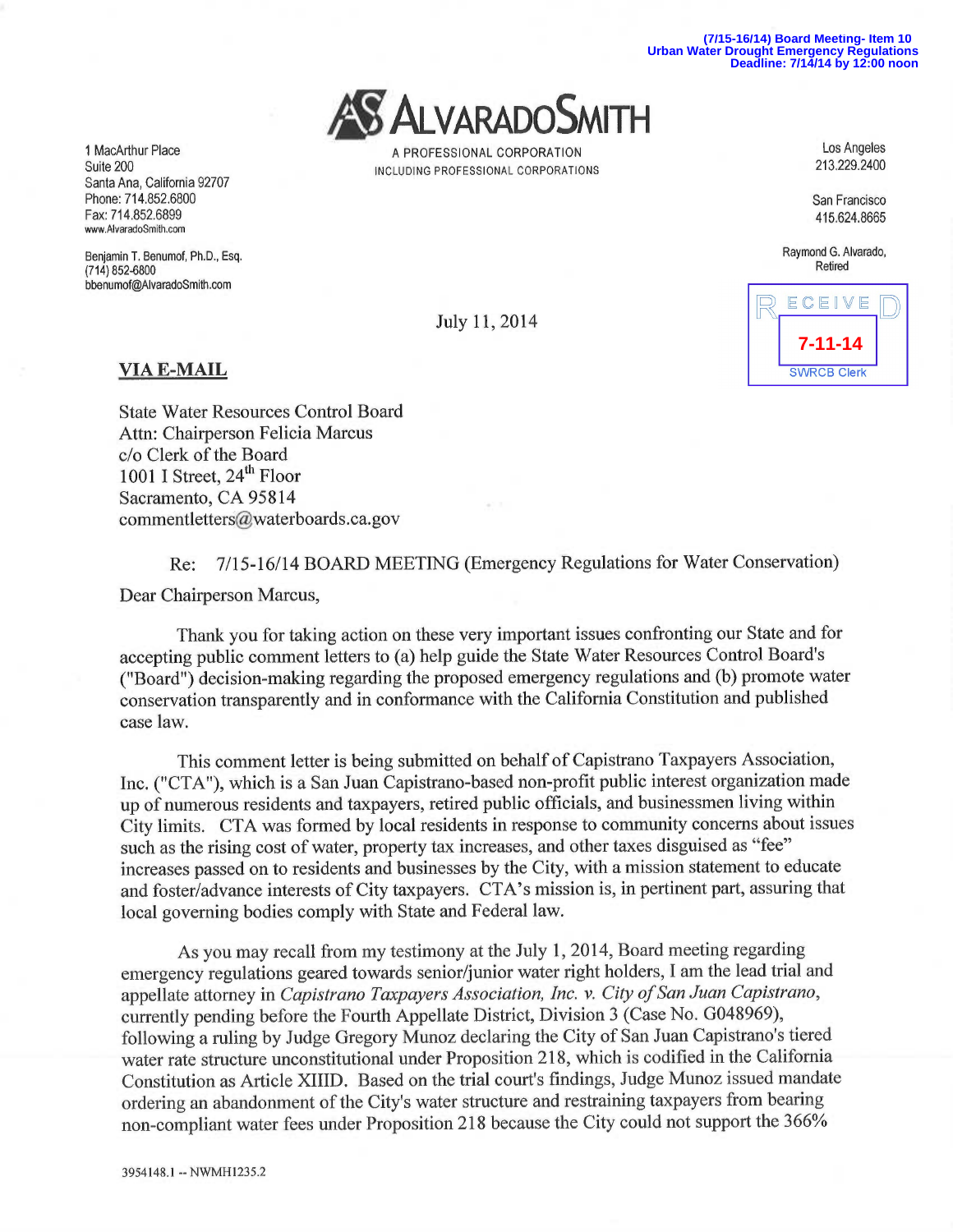## **AS ALVARADO SMITH**

July 11, 2014 Page 2

top-to-bottom percentage increase from its base tier (Tier 1) to its top tier (Tier 4). At the appellate level, CTA has garnered the support of Mesa Water District and Howard Jarvis Taxpayer Association, both of which recently filed amicus briefs supporting CTA.

The purpose of this comment letter is to educate the Board about potential Proposition 218 pitfalls with respect to certain language proposed in the emergency regulations being considered on July 15-16, 2014, namely Sections X.2(c) and X.2(e)(2). The following brief analysis explains why.

Building on the foundation laid earlier by Proposition 13 in 1978, Proposition 218 indeed is a further limitation on government's ability to impose taxes. (Paland v. Brooktrails Township Community Services Dist. Bd. of Directors (2009) 179 Cal.App.4<sup>th</sup> 1358, 1365.) Growing weary of "special taxes" under the guise of "assessments" without atwo-thirds electorate vote, California voters adopted Proposition in 218 curtailing assessments in these key ways (Silicon Valley Taxpayers Association, Inc. v. Santa Clara County Open Space Authority (2008) <sup>44</sup> Cal.4<sup>th</sup> 431, 446; City of Palmdale v. Palmdale Water District 198 Cal.App.4<sup>th</sup> 926, 931; Howard Jarvis Taxpayers Assn. v. City of Roseville (2002) 97 Cal.App.4<sup>th</sup> 637, 640):

- (1) assessments could only be imposed on specific property-oriented "benefits"  $(Art. XIIIID, \S\S 2, subd. (b), 4, subd. (a), subd. (i));$
- (2) property-oriented assessments must be strictly proportional, with assessments not being imposed on any parcel "which exceeds the reasonable cost of the proportional special benefit conferred on that parcel," specifically separating the general benefits from the specific benefits for Proposition 218 purposes (Art.  $XIIID, § 4 subd. (a);$
- (3) "[r]evenues derived from the fee or charge shall not exceed the funds required to provide the property-related services" and "the amount of the fee or charge imposed upon any parcel or person as an incident of property ownership shall not exceed the proportional cost of service attributable to the parcel" (Art. XIID, § 6, subds. (b)(1), (b)(3);
- (4) "no fee or charge may be imposed for a service unless that service is actually used by, or immediately available to, the owner of the property in question," with "[f]ees or charges based on potential or future use of a service [not being, or as the statute says, 'are not'] permitted" (Art. XIIID,  $\S$  6(b)(4)); and
- (5) shifted traditional presumptions that had favored assessment validity, making local agencies bear the burden "to demonstrate that the property or properties in question receive a special benefit over and above the benefits conferred on the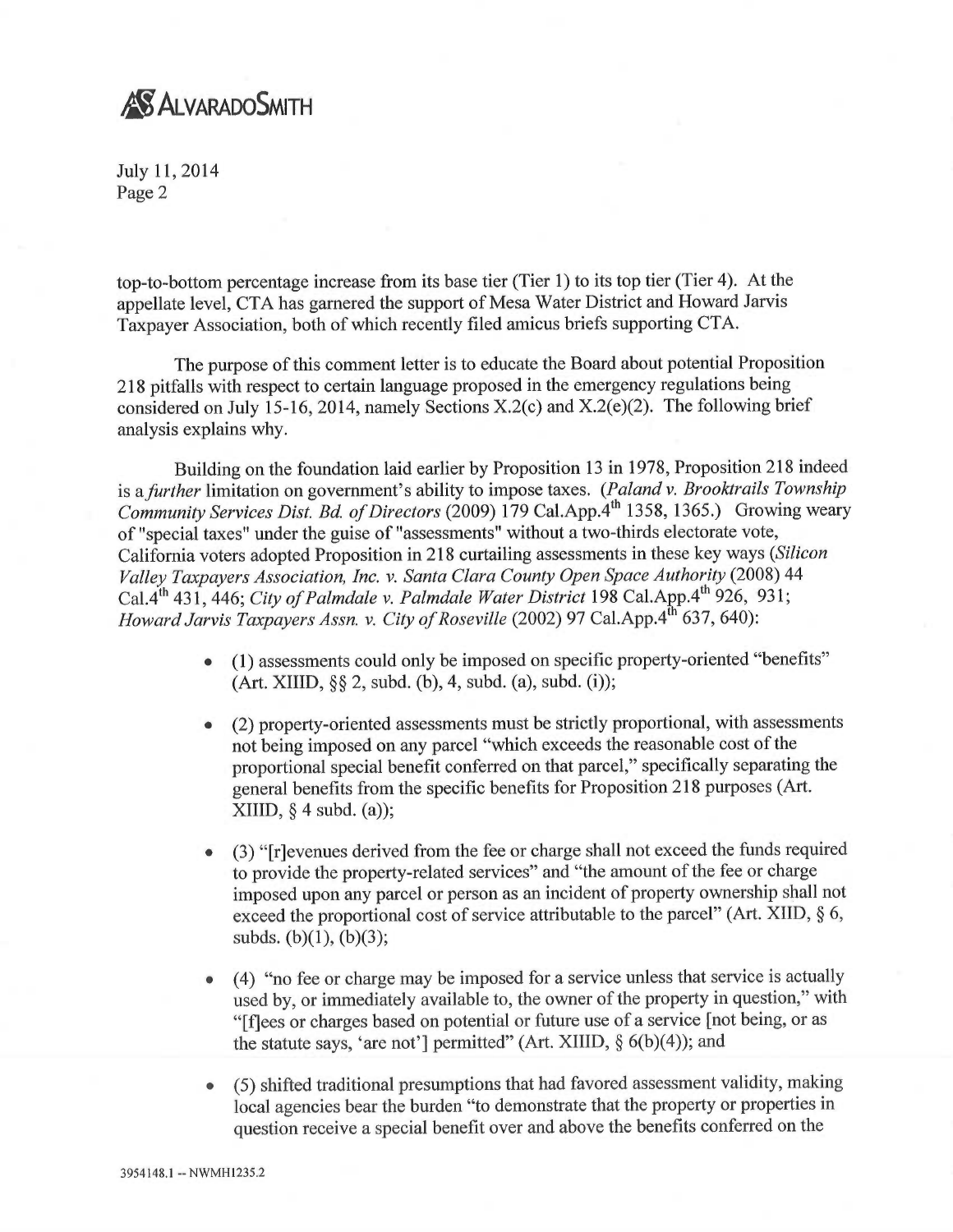## **AS ALVARADO SMITH**

July 11, 2014 Page 3

> public at large and that the amount of any contested assessment is proportional to, and no greater than, the benefits conferred on the property or properties in question" (Art. XIIID,  $\S$  6, subd. (b)(5)).

In addition, Proposition 218 has crucial procedural requirements, including the germane requirement that the agency must conduct a public hearing that is "preceded by written notice to affected owners setting forth, *among other things*, a 'calculat [ion]' of '[t]he amount of the fee or charge proposed to be imposed upon each parcel ...." (Griffith v. Pajaro Valley Water Management Agency (2013) 220 Cal.App. $\hat{A}^{th}$  586, 594.) Likewise, California Constitution, Article XIIID, section 6(a)(1) further *requires* that the advance notice to the public about water assessments like the one here *must contain* "the **basis** upon which the amount of the proposed fee or charge was calculated," because, otherwise, no member of the public would be able to appear and frame a meaningful objection to the calculation data unless that data is vetted in the public arena.

Importantly, a constitutional amendment like Proposition 218 "shall be liberally construed to effectuate its purposes of limiting the local government revenue and enhancing taxpayer consent." (Silicon Valley, supra, 44 Cal.4<sup>th</sup> at p. 448; Morgan v. Imperial Irrigation District (2014) 223 Cal.App.4<sup>th</sup> 892, review denied.) This, however, does not mean that salutary conservation efforts, and even other constitutional provisions that encourage conservation (such as California Constitution, Article X, section 2), are somehow unable to be harmonized with Proposition 218, as some (such as the City of San Juan Capistrano) may argue.

Indeed, with respect to the imposition of any given water rate structure, the obvious answer to the competing policies advocated, time and again, by both City and its supporting amici is contained in City of Palmdale v. Palmdale Water Dist. (2011) 198 Cal.App.4<sup>th</sup> 926, 936-937: "so long as, for example, conservation is attained in a manner that 'shall not exceed the proportional cost of the service attributable to the parcel"' (Palmdale at p. 936-937) and there is adequate support "for the inequality *between* tiers, depending on the category of user" (Palmdale at p. 936, emphasis in original) then Proposition 218/conservation policies can be easily harmonized with each other.

This is precisely the sort of language that needs to be added to Proposed Emergency Regulations Sections X.2(c) and X.2(e)(2). More specifically, while Section X.1 aims to prohibit common actions that lead to water waste, Section X.2 expands Section X.1 beyond its stated intent by adding vague and ambiguous language that, but for Proposition 218 (Article XIIID) and Palmdale, would allow urban water suppliers to enforce arbitrary and exponentially progressive rate structures as "another mandatory conservation measure or measures intended to achieve <sup>a</sup> comparable reduction in water consumption" to the proposed "two days per week" of outdoor irrigation (see X.2(c) and (e)(2)). Such unfettered discretion is completely at odds with